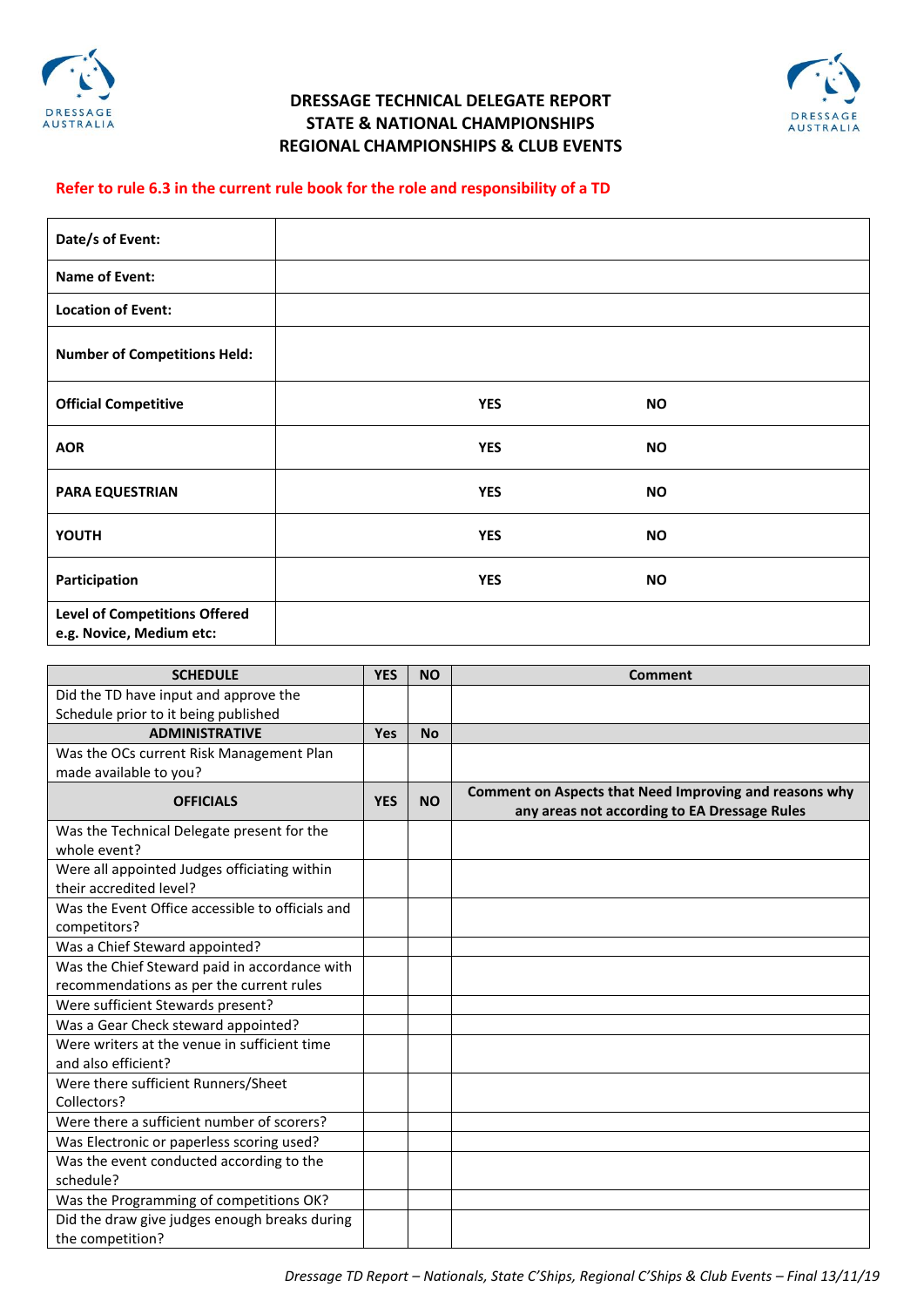| <b>OFFICIALS Continued</b>                                   |            | <b>NO</b> | Comment on Aspects that Need Improving and reasons why                                                 |  |
|--------------------------------------------------------------|------------|-----------|--------------------------------------------------------------------------------------------------------|--|
|                                                              | <b>YES</b> |           | any areas not according to EA Dressage Rules                                                           |  |
| Did the draw give judges enough time between                 |            |           |                                                                                                        |  |
| competitions?                                                |            |           |                                                                                                        |  |
| Did you have good communication with the                     |            |           |                                                                                                        |  |
| Organising Committee leading up to the Event?                |            |           |                                                                                                        |  |
| Did you have good communication with the                     |            |           |                                                                                                        |  |
| Organising Committee during the Event?                       |            |           |                                                                                                        |  |
| Was accommodation provided if required?                      |            |           |                                                                                                        |  |
| Were meals provided for officials?                           |            |           |                                                                                                        |  |
| Was transport provided for Officials if                      |            |           |                                                                                                        |  |
| required?                                                    |            |           |                                                                                                        |  |
| Did all judges receive a copy of the timed                   |            |           |                                                                                                        |  |
| draw?                                                        |            |           |                                                                                                        |  |
| Did judges receive an updated draw with                      |            |           |                                                                                                        |  |
| scratchings each morning?                                    |            |           |                                                                                                        |  |
| Did judges receive a copy of the results for the             |            |           |                                                                                                        |  |
| competitions they judged?                                    |            |           |                                                                                                        |  |
| Were results presented in the prescribed and                 |            |           |                                                                                                        |  |
| timely manner to judges?                                     |            |           |                                                                                                        |  |
| Were judges paid the recommended travel                      |            |           |                                                                                                        |  |
| subsidy in accordance with the rules?                        |            |           |                                                                                                        |  |
| Were judges paid for judging as per the                      |            |           |                                                                                                        |  |
| recommendation in the rules?                                 |            |           |                                                                                                        |  |
| Were judges allocated competitions so that                   |            |           |                                                                                                        |  |
| they weren't judging the same horses/riders?                 |            |           |                                                                                                        |  |
| E.g. Had comps at least one or more levels                   |            |           |                                                                                                        |  |
| apart e.g. Prelim - Elementary - Advanced etc.               |            |           |                                                                                                        |  |
| If 'no' were judges at least placed in a different           |            |           |                                                                                                        |  |
| position on the arena?                                       |            |           |                                                                                                        |  |
| Did horse EA Medication Control take place at<br>this event? |            |           |                                                                                                        |  |
|                                                              |            |           |                                                                                                        |  |
| <b>GROUNDS</b>                                               | <b>YES</b> | ΝO        | Comment on Aspects that Need Improving and reasons why<br>any areas not according to EA Dressage Rules |  |
| Was stabling provided if required?                           |            |           |                                                                                                        |  |
| Was stable bedding available?                                |            |           |                                                                                                        |  |
| Were yards available?                                        |            |           |                                                                                                        |  |
| Were competitor Tack Rooms available?                        |            |           |                                                                                                        |  |
| Were wash bays available?                                    |            |           |                                                                                                        |  |
| Was the camping area suitable?                               |            |           |                                                                                                        |  |
| Was parking sufficient for competitors?                      |            |           |                                                                                                        |  |
| Was parking sufficient for spectators?                       |            |           |                                                                                                        |  |
| Were spectators cordoned off a sufficient                    |            |           |                                                                                                        |  |
| distance from arenas?                                        |            |           |                                                                                                        |  |
| Were there sufficient canteen/food outlets?                  |            |           |                                                                                                        |  |
| Were trade stands placed a safe distance from                |            |           |                                                                                                        |  |
| horse areas (if applicable)?                                 |            |           |                                                                                                        |  |
| Was security provided during the event e.g.                  |            |           |                                                                                                        |  |
| stables, trade stands?                                       |            |           |                                                                                                        |  |
| Were there any safety risks?                                 |            |           |                                                                                                        |  |
| Were any identified safety risks attended to?                |            |           |                                                                                                        |  |
| Was safety an OC priority during event?                      |            |           |                                                                                                        |  |
| Were the requirements of the EA Hot Weather                  |            |           |                                                                                                        |  |
| Policy complied with? If so how?                             |            |           |                                                                                                        |  |